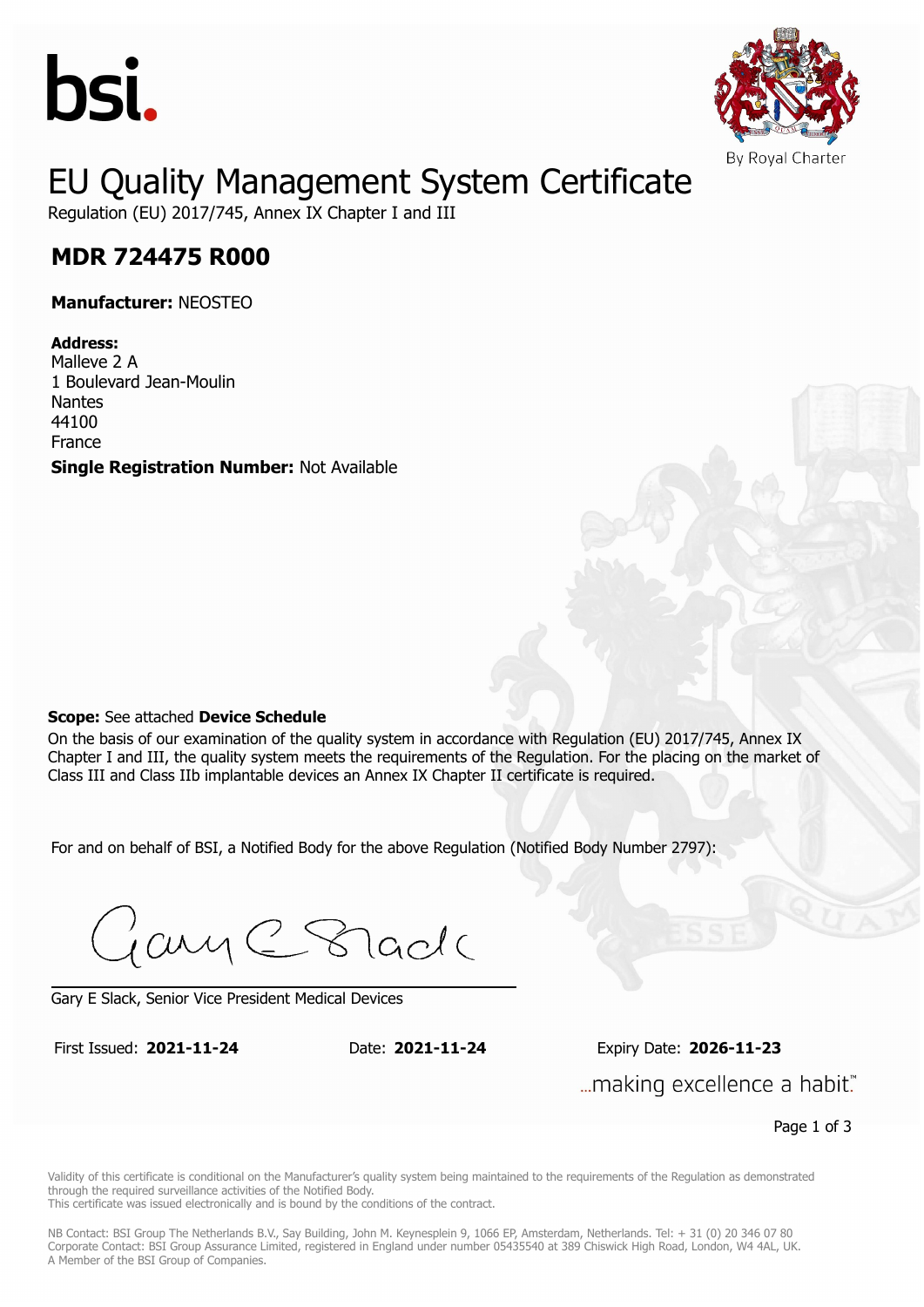



# EU Quality Management System Certificate

Regulation (EU) 2017/745, Annex IX Chapter I and III

### **MDR 724475 R000**

### **Device Schedule: Class IIa, Custom-made and other devices**

| Device(s)                                                                                                             | <b>Risk Classification</b> |  |
|-----------------------------------------------------------------------------------------------------------------------|----------------------------|--|
| Reusable instruments "Orthopaedic and Traumatological Surgery Instruments"                                            | Class Ir                   |  |
| Reusable instruments "Orthopaedic and Traumatological Surgery Instruments"                                            | Class Ir, Class Im         |  |
| For Class Im devices, the Notified Body conformity assessment is limited to the aspects relating to the conformity of |                            |  |

the devices with the metrological requirements.

For Class Ir devices (Class I re-usable surgical instruments), the Notified Body conformity assessment is limited to the aspects relating to the reuse of the device.

First Issued: **2021-11-24** Date: **2021-11-24** Expiry Date: **2026-11-23** ... making excellence a habit."

Page 2 of 3

Validity of this certificate is conditional on the Manufacturer's quality system being maintained to the requirements of the Regulation as demonstrated through the required surveillance activities of the Notified Body.

This certificate was issued electronically and is bound by the conditions of the contract.

NB Contact: BSI Group The Netherlands B.V., Say Building, John M. Keynesplein 9, 1066 EP, Amsterdam, Netherlands. Tel: + 31 (0) 20 346 07 80 Corporate Contact: BSI Group Assurance Limited, registered in England under number 05435540 at 389 Chiswick High Road, London, W4 4AL, UK. A Member of the BSI Group of Companies.